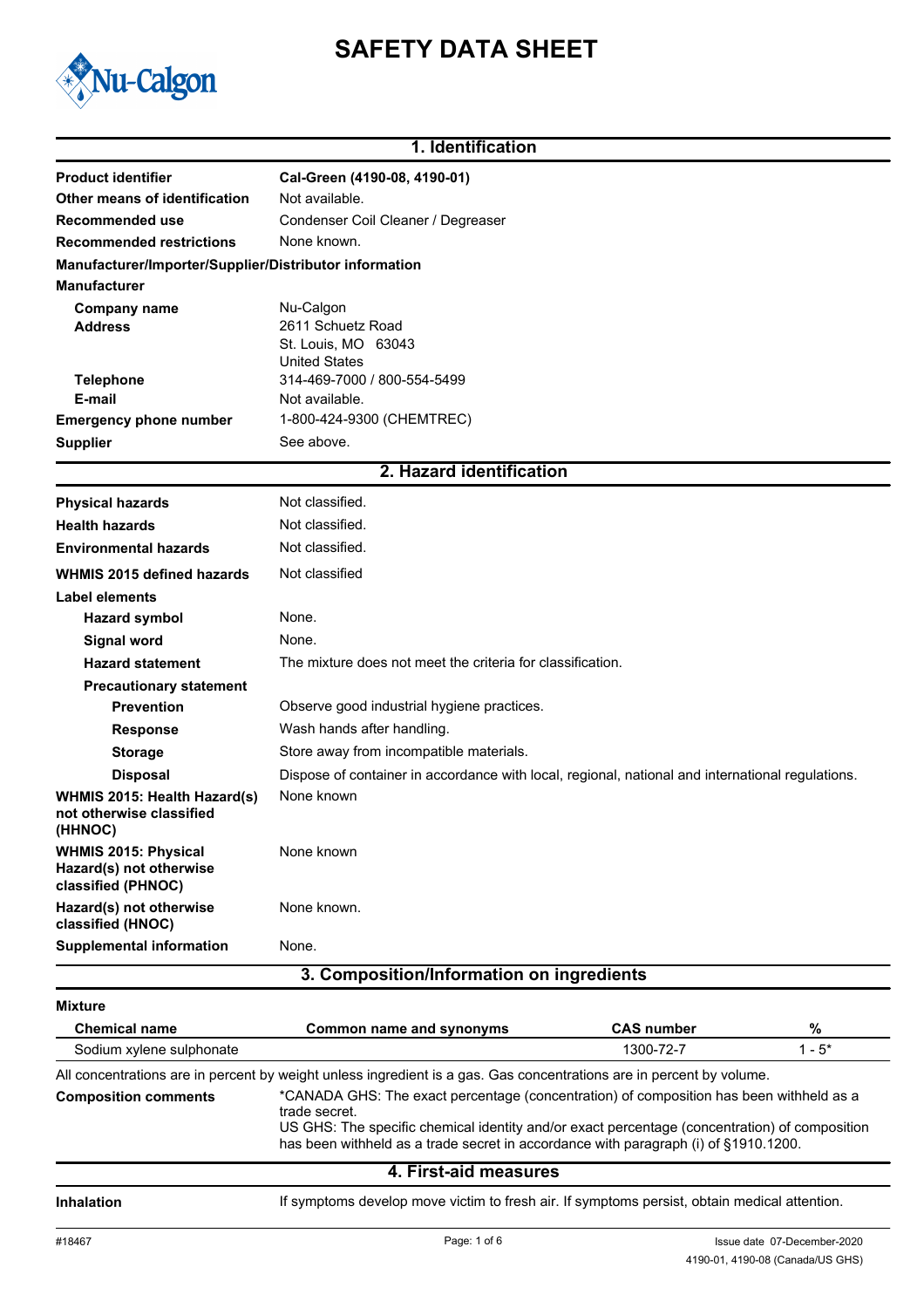| <b>Skin contact</b><br>Eye contact                                           | Flush with cool water. Wash with soap and water. Obtain medical attention if irritation persists.<br>Flush with cool water. Remove contact lenses, if applicable, and continue flushing. Obtain<br>medical attention immediately.                                                                                                                                                                      |  |
|------------------------------------------------------------------------------|--------------------------------------------------------------------------------------------------------------------------------------------------------------------------------------------------------------------------------------------------------------------------------------------------------------------------------------------------------------------------------------------------------|--|
| Ingestion                                                                    | Rinse mouth. Do not induce vomiting. If vomiting occurs naturally, have victim lean forward to<br>reduce risk of aspiration. Never give anything by mouth if victim is unconscious or is convulsing.<br>Obtain medical attention.                                                                                                                                                                      |  |
| <b>Most important</b><br>symptoms/effects, acute and<br>delayed              | Symptoms may include stomach distress, nausea or vomiting.                                                                                                                                                                                                                                                                                                                                             |  |
| Indication of immediate<br>medical attention and special<br>treatment needed | Symptoms may be delayed.                                                                                                                                                                                                                                                                                                                                                                               |  |
| <b>General information</b>                                                   | Ensure that medical personnel are aware of the material(s) involved and take precautions to<br>protect themselves. If you feel unwell, seek medical advice (show the label where possible). Show<br>this safety data sheet to the doctor in attendance. Avoid contact with eyes and skin. Wear rubber<br>gloves and safety glasses with side shields. Keep out of reach of children.                   |  |
|                                                                              | 5. Fire-fighting measures                                                                                                                                                                                                                                                                                                                                                                              |  |
| Suitable extinguishing media                                                 | Dry chemical. Alcohol foam. Carbon dioxide. Fog.                                                                                                                                                                                                                                                                                                                                                       |  |
| Unsuitable extinguishing<br>media                                            | Do not use water jet as an extinguisher, as this will spread the fire.                                                                                                                                                                                                                                                                                                                                 |  |
| Specific hazards arising from<br>the chemical                                | Not available.                                                                                                                                                                                                                                                                                                                                                                                         |  |
| Special protective equipment<br>and precautions for firefighters             | Firefighters should wear full protective clothing including self-contained breathing apparatus.                                                                                                                                                                                                                                                                                                        |  |
| <b>Fire-fighting</b><br>equipment/instructions                               | Move containers from fire area if you can do so without risk.                                                                                                                                                                                                                                                                                                                                          |  |
| <b>Specific methods</b>                                                      | Use standard firefighting procedures and consider the hazards of other involved materials.                                                                                                                                                                                                                                                                                                             |  |
| <b>General fire hazards</b>                                                  | No unusual fire or explosion hazards noted.                                                                                                                                                                                                                                                                                                                                                            |  |
| <b>Hazardous combustion</b><br>products                                      | May include and are not limited to: Oxides of carbon. Oxides of sulfur.                                                                                                                                                                                                                                                                                                                                |  |
|                                                                              |                                                                                                                                                                                                                                                                                                                                                                                                        |  |
|                                                                              | 6. Accidental release measures                                                                                                                                                                                                                                                                                                                                                                         |  |
| Personal precautions,<br>protective equipment and<br>emergency procedures    | Small spills may be absorbed with non-reactive absorbent and placed in suitable, covered, labelled<br>containers.                                                                                                                                                                                                                                                                                      |  |
| <b>Methods and materials for</b><br>containment and cleaning up              | Never return spills to original containers for re-use. Absorb in vermiculite, dry sand or earth and<br>place into containers. Following product recovery, flush area with water. Clean surface thoroughly<br>to remove residual contamination. For waste disposal, see section 13 of the SDS.                                                                                                          |  |
| <b>Environmental precautions</b>                                             | Do not discharge into lakes, streams, ponds or public waters.                                                                                                                                                                                                                                                                                                                                          |  |
|                                                                              | 7. Handling and storage                                                                                                                                                                                                                                                                                                                                                                                |  |
| <b>Precautions for safe handling</b>                                         | Avoid contact with eyes, skin and clothing. Wear appropriate personal protective equipment. Avoid<br>breathing vapors or mists of this product. Use only with adequate ventilation. Observe good<br>industrial hygiene practices. Wash thoroughly after handling. When using do not eat or drink.                                                                                                      |  |
| Conditions for safe storage,<br>including any incompatibilities              | Store away from incompatible materials (see Section 10 of the SDS). Keep out of reach of<br>children.                                                                                                                                                                                                                                                                                                  |  |
|                                                                              | 8. Exposure controls/Personal protection                                                                                                                                                                                                                                                                                                                                                               |  |
| <b>Occupational exposure limits</b>                                          | No exposure limits noted for ingredient(s).                                                                                                                                                                                                                                                                                                                                                            |  |
| <b>Biological limit values</b>                                               | No biological exposure limits noted for the ingredient(s).                                                                                                                                                                                                                                                                                                                                             |  |
| <b>Exposure guidelines</b>                                                   | Chemicals listed in section 3 that are not listed here do not have established limit values for<br>ACGIH.                                                                                                                                                                                                                                                                                              |  |
| Appropriate engineering<br>controls                                          | Good general ventilation (typically 10 air changes per hour) should be used. Ventilation rates<br>should be matched to conditions. If applicable, use process enclosures, local exhaust ventilation,<br>or other engineering controls to maintain airborne levels below recommended exposure limits. If<br>exposure limits have not been established, maintain airborne levels to an acceptable level. |  |
| <b>Eye/face protection</b>                                                   | Individual protection measures, such as personal protective equipment<br>Wear safety glasses with side shields.                                                                                                                                                                                                                                                                                        |  |
| <b>Skin protection</b>                                                       |                                                                                                                                                                                                                                                                                                                                                                                                        |  |
| <b>Hand protection</b>                                                       | Impervious gloves. Confirm with reputable supplier first.<br>Wear suitable protective clothing. As required by employer code.                                                                                                                                                                                                                                                                          |  |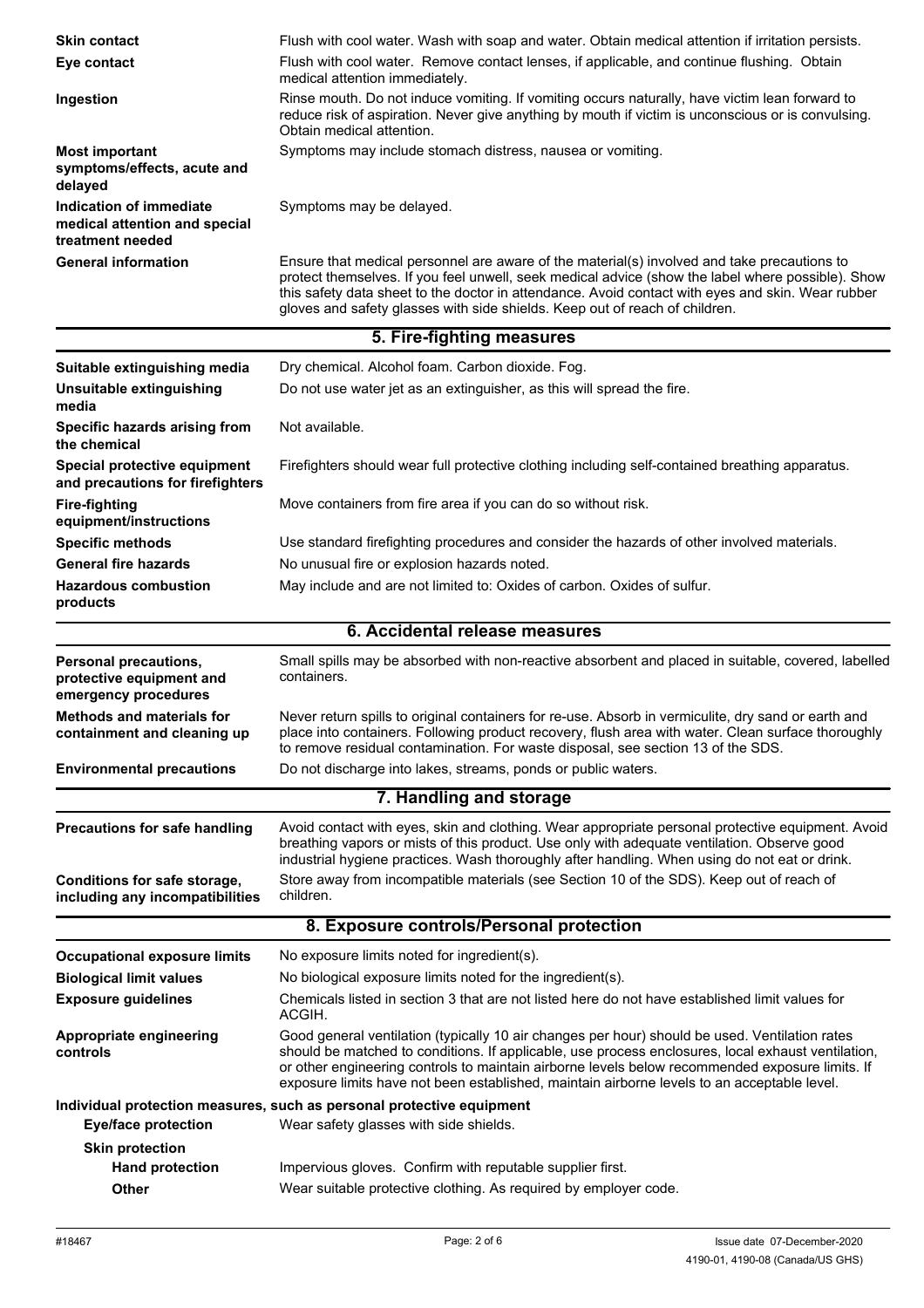| <b>Respiratory protection</b>     | Where exposure guideline levels may be exceeded, use an approved NIOSH respirator.<br>Respirator should be selected by and used under the direction of a trained health and safety<br>professional following requirements found in OSHA's respirator standard (29 CFR 1910.134),<br>CAN/CSA-Z94.4 and ANSI's standard for respiratory protection (Z88.2). |
|-----------------------------------|-----------------------------------------------------------------------------------------------------------------------------------------------------------------------------------------------------------------------------------------------------------------------------------------------------------------------------------------------------------|
| <b>Thermal hazards</b>            | Not applicable.                                                                                                                                                                                                                                                                                                                                           |
| General hygiene<br>considerations | Always observe good personal hygiene measures, such as washing after handling the material<br>and before eating, drinking, and/or smoking. Routinely wash work clothing and protective<br>equipment to remove contaminants. Wash hands before breaks and immediately after handling<br>the product.                                                       |

| 9. Physical and chemical properties               |                   |  |
|---------------------------------------------------|-------------------|--|
| Appearance                                        | Clear             |  |
| <b>Physical state</b>                             | Liquid.           |  |
| <b>Form</b>                                       | Liquid            |  |
| Color                                             | green             |  |
| Odor                                              | Mild              |  |
| <b>Odor threshold</b>                             | Not available.    |  |
| рH                                                | 9.6 (Concentrate) |  |
| Melting point/freezing point                      | Not available.    |  |
| Initial boiling point and boiling<br>range        | Not available     |  |
| Pour point                                        | Not available.    |  |
| <b>Specific gravity</b>                           | Not available.    |  |
| <b>Partition coefficient</b><br>(n-octanol/water) | Not available     |  |
| <b>Flash point</b>                                | Not available.    |  |
| <b>Evaporation rate</b>                           | Not available     |  |
| Flammability (solid, gas)                         | Not applicable.   |  |
| Upper/lower flammability or explosive limits      |                   |  |
| <b>Flammability limit - lower</b><br>(%)          | Not available     |  |
| <b>Flammability limit - upper</b><br>(%)          | Not available.    |  |
| Explosive limit - lower (%)                       | Not available.    |  |
| Explosive limit - upper (%)                       | Not available.    |  |
| Vapor pressure                                    | Not available     |  |
| Vapor density                                     | Not available     |  |
| <b>Relative density</b>                           | 1.052             |  |
| Solubility(ies)                                   | Not available     |  |
| <b>Auto-ignition temperature</b>                  | Not available     |  |
| <b>Decomposition temperature</b>                  | Not available.    |  |
| <b>Viscosity</b>                                  | Water-thin        |  |
| 10. Stability and reactivity                      |                   |  |

| <b>Reactivity</b>                            | May react with incompatible materials.                                  |
|----------------------------------------------|-------------------------------------------------------------------------|
| <b>Possibility of hazardous</b><br>reactions | Hazardous polymerization does not occur.                                |
| <b>Chemical stability</b>                    | Stable under recommended storage conditions.                            |
| <b>Conditions to avoid</b>                   | Do not mix with other chemicals.                                        |
| Incompatible materials                       | Acids, Oxidizers.                                                       |
| <b>Hazardous decomposition</b><br>products   | May include and are not limited to: Oxides of carbon. Oxides of sulfur. |

# **11. Toxicological information**

| <b>Routes of exposure</b>                | Eye, Skin contact, Inhalation, Ingestion.          |  |
|------------------------------------------|----------------------------------------------------|--|
| Information on likely routes of exposure |                                                    |  |
| Ingestion                                | May cause stomach distress, nausea or vomiting.    |  |
| <b>Inhalation</b>                        | No adverse effects due to inhalation are expected. |  |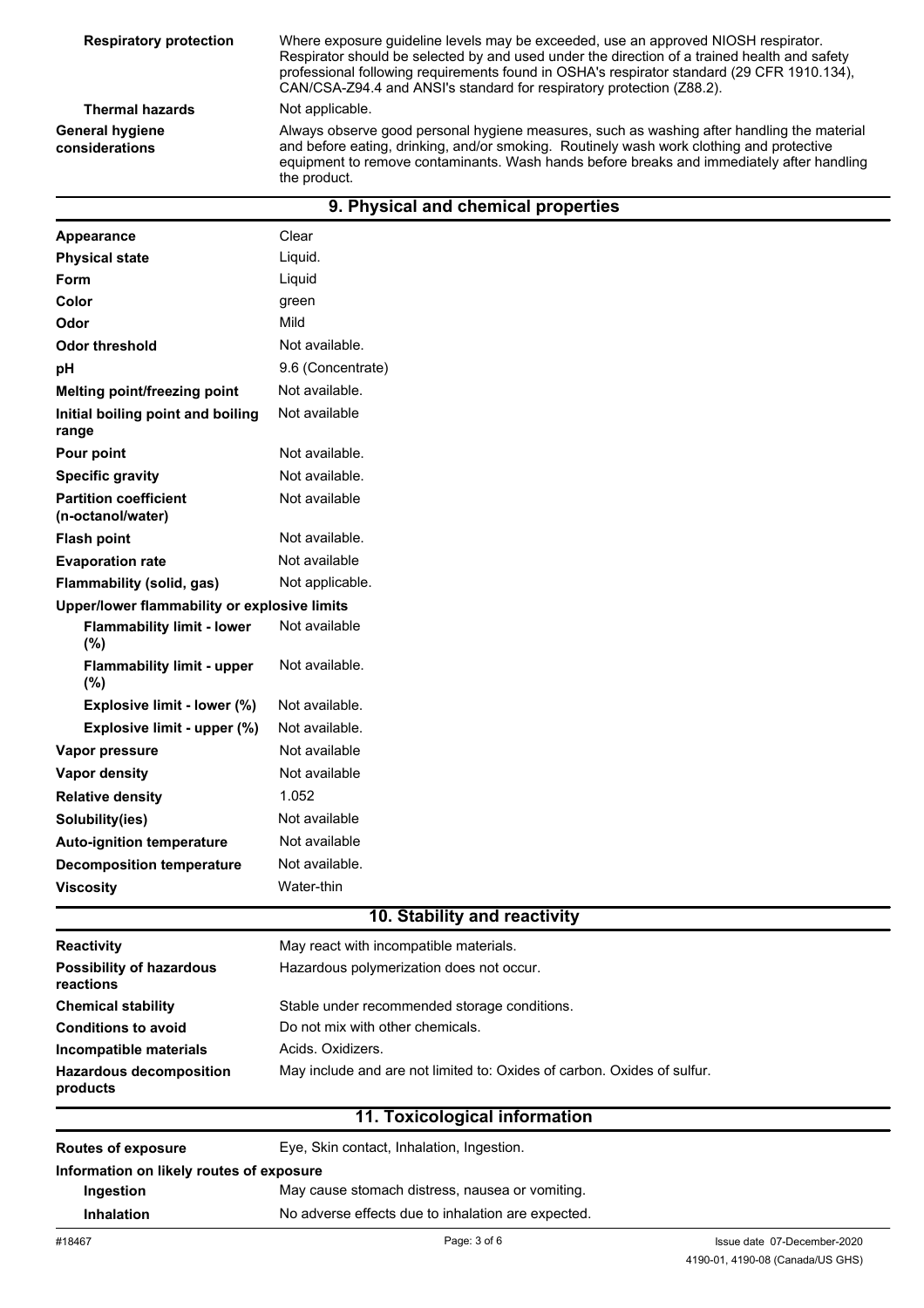| <b>Skin contact</b>                                                                | No adverse effects due to skin contact are expected.             |  |
|------------------------------------------------------------------------------------|------------------------------------------------------------------|--|
| Eye contact                                                                        | No adverse effects due to eye contact are expected.              |  |
| Symptoms related to the<br>physical, chemical and<br>toxicological characteristics | There are no hazards associated with this product in normal use. |  |

# **Information on toxicological effects**

## **Acute toxicity**

| <b>Components</b>                                     | <b>Species</b>                                                 | <b>Test Results</b>           |  |
|-------------------------------------------------------|----------------------------------------------------------------|-------------------------------|--|
| Sodium xylene sulphonate (CAS 1300-72-7)              |                                                                |                               |  |
| <b>Acute</b>                                          |                                                                |                               |  |
| Dermal                                                |                                                                |                               |  |
| LD50                                                  | Rabbit                                                         | > 2000 mg/kg, 24 Hours, ECHA  |  |
| Inhalation                                            |                                                                |                               |  |
| LC50                                                  | Rat                                                            | > 6.4 mg/L, 232 Minutes, ECHA |  |
| Oral                                                  |                                                                |                               |  |
| LD50                                                  | Rat                                                            | > 3346 mg/kg, ECHA            |  |
|                                                       |                                                                | 6500 mg/kg, OECD SIDS         |  |
| <b>Skin corrosion/irritation</b>                      | Prolonged skin contact may cause temporary irritation.         |                               |  |
| <b>Exposure minutes</b>                               | Not available.                                                 |                               |  |
| Erythema value                                        | Not available.                                                 |                               |  |
| Oedema value                                          | Not available.                                                 |                               |  |
| Serious eye damage/eye<br>irritation                  | No adverse effects due to eye contact are expected.            |                               |  |
| <b>Corneal opacity value</b>                          | Not available.                                                 |                               |  |
| Iris lesion value                                     | Not available.                                                 |                               |  |
| <b>Conjunctival reddening</b><br>value                | Not available.                                                 |                               |  |
| Conjunctival oedema value                             | Not available.                                                 |                               |  |
| <b>Recover days</b>                                   | Not available.                                                 |                               |  |
| Respiratory or skin sensitization                     |                                                                |                               |  |
| <b>Respiratory sensitization</b>                      | Not available.                                                 |                               |  |
| <b>Skin sensitization</b>                             | This product is not expected to cause skin sensitization.      |                               |  |
| <b>Mutagenicity</b>                                   | Not classified.                                                |                               |  |
| Carcinogenicity                                       | Not classified.                                                |                               |  |
| Not listed.                                           | OSHA Specifically Regulated Substances (29 CFR 1910.1001-1052) |                               |  |
| <b>Reproductive toxicity</b>                          | Not classified.                                                |                               |  |
| <b>Teratogenicity</b>                                 | Not classified.                                                |                               |  |
| Specific target organ toxicity -<br>single exposure   | Not classified.                                                |                               |  |
| Specific target organ toxicity -<br>repeated exposure | Not classified.                                                |                               |  |
| <b>Aspiration hazard</b>                              | Not available.                                                 |                               |  |
| <b>Chronic effects</b>                                | Non-hazardous by WHMIS/OSHA criteria.                          |                               |  |
|                                                       | 12. Ecological information                                     |                               |  |
| <b>Ecotoxicity</b>                                    | Not available.                                                 |                               |  |

| 49 Dianasal sanaideustiana       |                                   |  |
|----------------------------------|-----------------------------------|--|
| Other adverse effects            | This product has not been tested. |  |
| Mobility in general              | Not available.                    |  |
| Mobility in soil                 | No data available.                |  |
| <b>Bioaccumulative potential</b> | Not available.                    |  |
| Persistence and degradability    | Not available.                    |  |
| <b>Ecotoxicity</b>               | Not available.                    |  |

#### **13. Disposal considerations**

**Disposal instructions** Dispose of contents/container in accordance with local/regional/national/international regulations.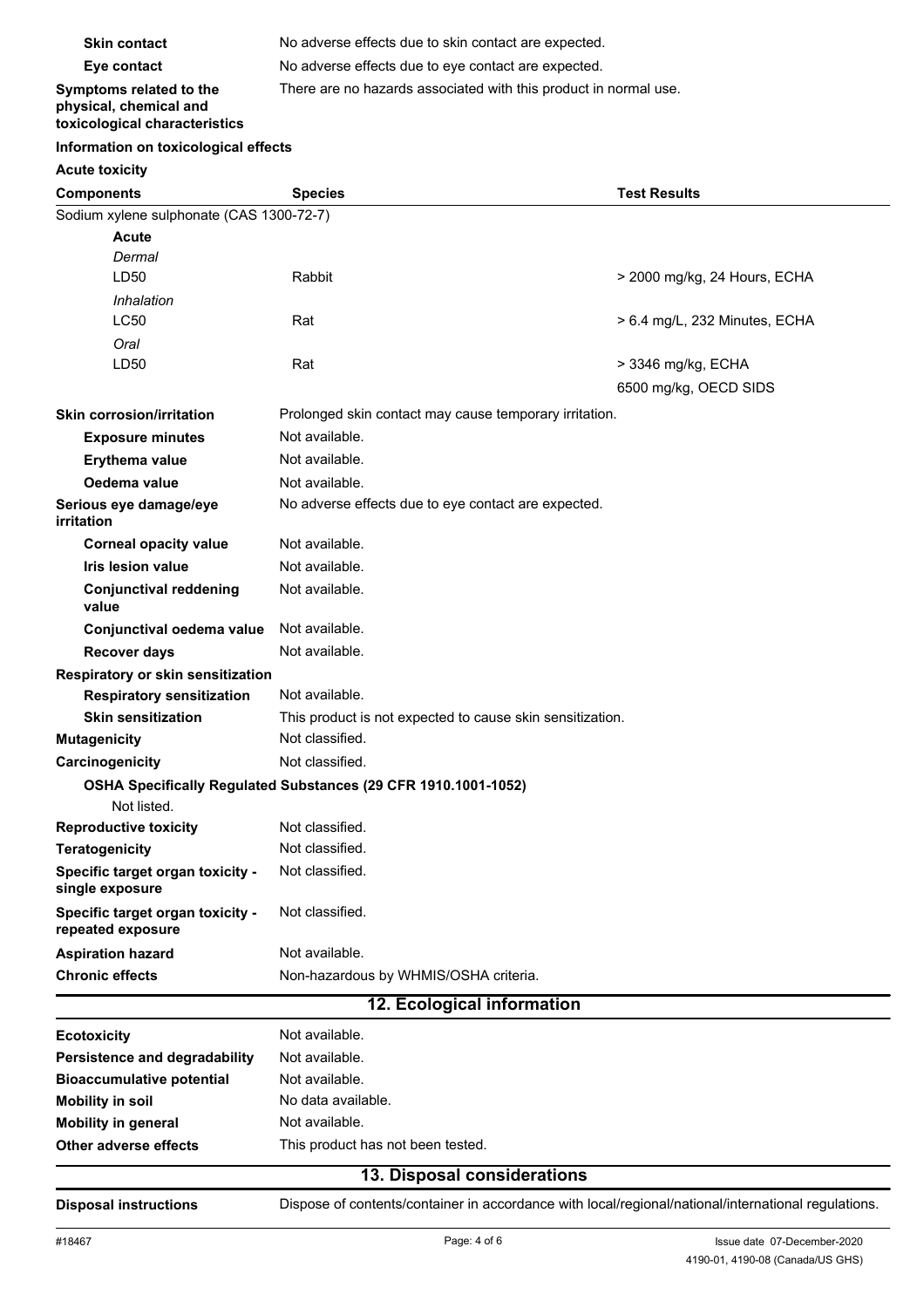| <b>Local disposal regulations</b>                                       | Dispose in accordance with all applicable regulations.                                                                                                                                                                     |                        |
|-------------------------------------------------------------------------|----------------------------------------------------------------------------------------------------------------------------------------------------------------------------------------------------------------------------|------------------------|
| Hazardous waste code                                                    | The waste code should be assigned in discussion between the user, the producer and the waste                                                                                                                               |                        |
|                                                                         | disposal company.                                                                                                                                                                                                          |                        |
| Waste from residues / unused<br>products                                | Empty containers or liners may retain some product residues. This material and its container must<br>be disposed of in a safe manner (see: Disposal instructions).                                                         |                        |
| <b>Contaminated packaging</b>                                           | Empty containers should be taken to an approved waste handling site for recycling or disposal.<br>Since emptied containers may retain product residue, follow label warnings even after container is<br>emptied.           |                        |
|                                                                         | 14. Transport information                                                                                                                                                                                                  |                        |
| <b>Transport of Dangerous Goods</b><br>(TDG) Proof of Classification    | Classification Method: Classified as per Part 2, Sections 2.1 - 2.8 of the Transportation of<br>Dangerous Goods Regulations. If applicable, the technical name and the classification of the<br>product will appear below. |                        |
| U.S. Department of Transportation (DOT)                                 |                                                                                                                                                                                                                            |                        |
| Not regulated as dangerous goods.                                       |                                                                                                                                                                                                                            |                        |
| <b>Transportation of Dangerous Goods (TDG - Canada)</b>                 |                                                                                                                                                                                                                            |                        |
| Not regulated as dangerous goods.                                       |                                                                                                                                                                                                                            |                        |
|                                                                         | 15. Regulatory information                                                                                                                                                                                                 |                        |
| <b>Canadian federal regulations</b>                                     | This product has been classified in accordance with the hazard criteria of the HPR and the SDS<br>contains all the information required by the HPR.                                                                        |                        |
| Export Control List (CEPA 1999, Schedule 3)                             |                                                                                                                                                                                                                            |                        |
| Not listed.<br><b>Greenhouse Gases</b>                                  |                                                                                                                                                                                                                            |                        |
| Not listed.                                                             |                                                                                                                                                                                                                            |                        |
| <b>Precursor Control Regulations</b>                                    |                                                                                                                                                                                                                            |                        |
| Not regulated.                                                          |                                                                                                                                                                                                                            |                        |
| <b>WHMIS 2015 Exemptions</b>                                            | Not applicable                                                                                                                                                                                                             |                        |
| <b>US federal regulations</b>                                           | This product is NOT known to be a "Hazardous Chemical" as defined by the OSHA Hazard<br>Communication Standard, 29 CFR 1910.1200.                                                                                          |                        |
|                                                                         | TSCA Section 12(b) Export Notification (40 CFR 707, Subpt. D)                                                                                                                                                              |                        |
| Not regulated.<br><b>CERCLA Hazardous Substance List (40 CFR 302.4)</b> |                                                                                                                                                                                                                            |                        |
| Not listed.<br><b>SARA 304 Emergency release notification</b>           |                                                                                                                                                                                                                            |                        |
| Not regulated.                                                          |                                                                                                                                                                                                                            |                        |
| Not listed.                                                             | OSHA Specifically Regulated Substances (29 CFR 1910.1001-1052)                                                                                                                                                             |                        |
|                                                                         | Superfund Amendments and Reauthorization Act of 1986 (SARA)                                                                                                                                                                |                        |
| <b>SARA 302 Extremely</b><br>hazardous substance                        | No                                                                                                                                                                                                                         |                        |
| SARA 311/312 Hazardous<br>chemical                                      | No                                                                                                                                                                                                                         |                        |
| SARA 313 (TRI reporting)<br>Not regulated.                              |                                                                                                                                                                                                                            |                        |
| Other federal regulations                                               |                                                                                                                                                                                                                            |                        |
|                                                                         | Clean Air Act (CAA) Section 112 Hazardous Air Pollutants (HAPs) List                                                                                                                                                       |                        |
| Not regulated.                                                          | Clean Air Act (CAA) Section 112(r) Accidental Release Prevention (40 CFR 68.130)                                                                                                                                           |                        |
| Not regulated.                                                          |                                                                                                                                                                                                                            |                        |
| <b>US state regulations</b>                                             | See below                                                                                                                                                                                                                  |                        |
|                                                                         | US - Texas Effects Screening Levels: Listed substance<br>Sodium xylene sulphonate (CAS 1300-72-7)<br>Listed.                                                                                                               |                        |
| US. California Proposition 65<br>Not Listed.                            |                                                                                                                                                                                                                            |                        |
| <b>Inventory status</b>                                                 |                                                                                                                                                                                                                            |                        |
| Country(s) or region                                                    | Inventory name                                                                                                                                                                                                             | On inventory (yes/no)* |
| Canada                                                                  | Domestic Substances List (DSL)                                                                                                                                                                                             | Yes                    |
| Canada                                                                  | Non-Domestic Substances List (NDSL)                                                                                                                                                                                        | No                     |